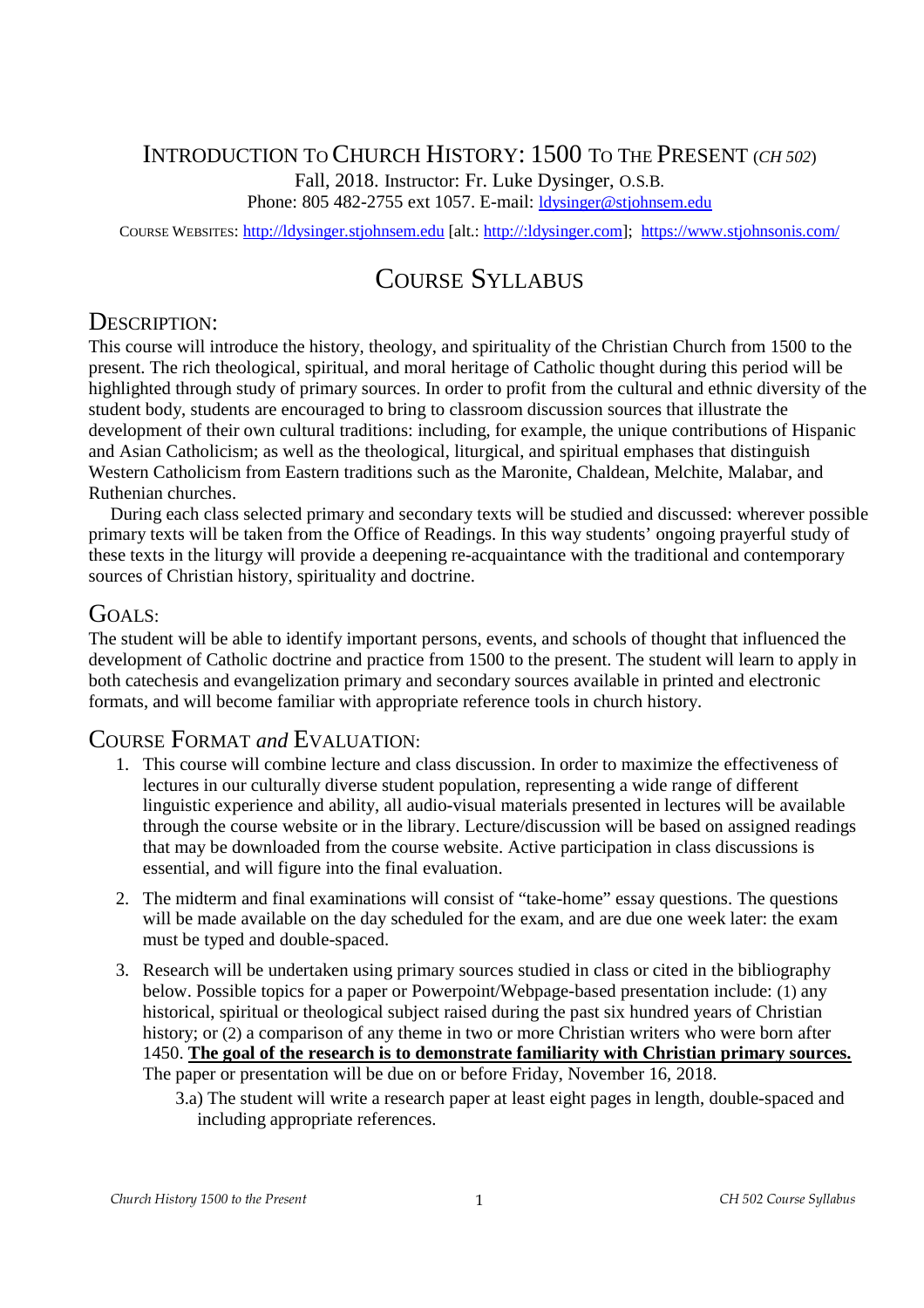- 3.b) Students who prefer the medium of verbal presentation may submit the results of their research as a 15-20 minute PowerPoint or web-page presentation. In order for these presentations to have pedagogical value they may not simply duplicate material presented in class or taken from the course website. Although these presentations may be intended for use in the parish setting, they must be of graduate-school quality: thus, for example, all citations must be accompanied by appropriate references. Students must submit a recorded narrative intended to accompany the presentation: both presentation and narrative are due on Friday, November 16, 2018.
- 4. Late work will be accepted for a grade only if the professor grants an extension. Out of fairness to those who submit their work on time, late work will normally be graded down by one-half letter grade for each day it is late.
- 5. Students must clearly distinguish between: (a) their own work; and (b) ideas or text they have taken from other sources, including the Internet, published texts or audio-visual materials. The requirement to distinguish clearly between one's own work and the research of others applies equally to written and oral presentations. Failure to give credit to cited sources constitutes plagiarism and will result in a grade of "F" for both the material presented and the course.
- 6. Submission of the two examinations and the research papers is required for successful completion of the course. The final course grade will be computed as follows:

| Class participation            | 10% |
|--------------------------------|-----|
| Research paper or presentation | 30% |
| Midterm                        | 30% |
| <b>Final Examination</b>       | 30% |

## DIVERSITY:

1. PEDAGOGY: "The rich theological, spiritual, and moral heritage of Catholic thought during this period will be highlighted through study of primary sources. In order to profit from the cultural and ethnic diversity of the student body, students are encouraged to bring to classroom discussion sources that illustrate the development of their own cultural traditions: including, for example, the unique contributions of Hispanic and Asian Catholicism; as well as the theological, liturgical, and spiritual emphases that distinguish Western Catholicism from Eastern traditions such as the Maronite, Chaldean, Melchite, Malabar, and Ruthenian churches." (from: *Description,* above)

"In order to maximize the effectiveness of lectures in our culturally diverse student population, representing a wide range of different linguistic experience and ability, all audio-visual materials presented in lectures will be available through the course website or on CD-ROM in the library." (from: *Course Format,* above*)*

2. ASSESSMENT: "In lieu of a paper, students who prefer the medium of verbal presentation may offer the results of their research as a PowerPoint or web-page presentation (from: *Format and Evaluation,* above)

REQUIRED TEXTS: (Texts need not be purchased: required readings will be made available on the course website)

- 1. Duffy, Eamon. *Saints & Sinners, A History of The Popes; Fourth Edition*, (Yale Univ. Press, 2015). ISBN: 0300206127
- 2. Eberhardt, Newman, C.C.M. *A Summary of Catholic History,* Volume II *Modern History*, (Herder, 1961). OCLC: 769033106
- 3. Hales, E.E.Y. *The Catholic Church in the Modern World A Survey from the French Revolution to the Present* (Doubleday, 1959), OCLC: 386088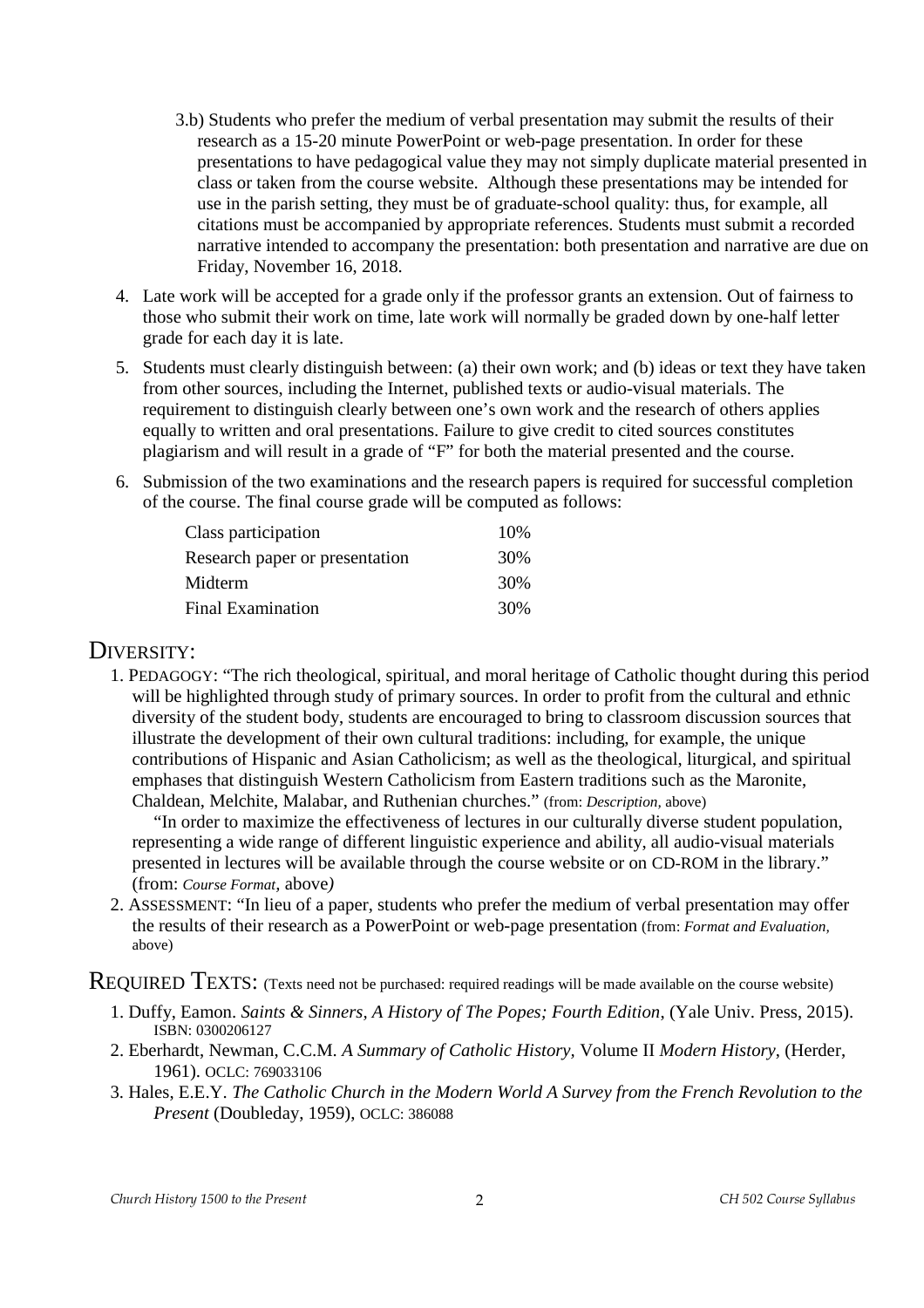- 4. Hitchcock, James. *History of The Catholic Church From the Apostolic Age to the Third Millennium,* (Ignatius, 2012). ISBN: 1586176641
- 5. Vidler, Alec, R*. The Church in an Age of Revolution: 1789 to the Present Day*, *The Penguin History of the Church*, v.5. (Penguin, N.Y.,1962). ISBN: 0140137629.

### RECOMMENDED TEXTS:

- Aubert, Roger. *The Church in a Secularised Society*, *The Christian Centuries*, vol. 5: (Paulist Press, 1978). ISBN: 0809102447
- Chadwick, Owen, *A History of the Popes, 1830-1914*, *Oxford History of the Christian Church* (Oxford, 1998) ISBN: 0199262861
	- ― *The Popes and European Revolution, Oxford History of the Christian Church* (Oxford, 1981) ISBN: 0-19-826919-6
	- ― The Reformation, *The Pelican History of the Church,* (Penguin, N.Y., 1964)

Deansly, Margaret, *A History of the Medieval Church*, 590-1500. (Routledge. London. 1989)

- Dickens, A.G., *The Counter Reformation* (Thames and Hudson, London, 1968) ISBN: 0393950867.
- Dupre, Louis*, Christian Spirituality: Post Reformation and Modern. Christian Spirituality*, vol. 3, *World Spirituality,* bk. 3 (Crossroads, 1991) ISBN: 0824511441.
- Hughes, Philip. *A History of the Church to the Eve of the Reformation: Vol 3, The Council of Lyons to Martin Luther* (CreateSpace Independent Publishing Platform, 2012). ISBN: 1475202075.
	- ― *The Church in Crisis: A History of the General Councils, 325 1870.* (Hanover House, New York, 1961). OCLC: 1284043
- Jedin, Hubert, ed. *Ecumenical Councils of the Catholic Church: An Historical Survey*. (Paulist Press, New York, 1961).
	- ― *History of the Church /Handbook of Church History* (Crossroad, New York : 1981)
		- ― v. 4. *From the High Middle Ages to the eve of the Reformation* / by H.G. Beck [and others]
		- ― v. 5. *Reformation and Counter-Reformation* / by Erwin Iserloh, Joseph Glazik, Hubert Jedin
		- ― v. 6. *The church in the age of absolutism and enlightenment* / by Wolfgang Müller [and others]
		- ― v. 7. *The church between revolution and restoration* / by Roger Aubert [and others]
		- ― v. 8. *The church in the age of liberalism* / by Roger Aubert [and others]
		- ― v. 9. *The church in the industrial age* / by Roger Aubert [and others]
		- ― v. 10. *The church in the modern age* / by Gabriel Adriányi [and others]
	- ― *History of the Council of Trent, vol. 1: The Struggle for the council* (ACLS Humanities, 2008). ISBN:1597403741
	- ― *History of the Council of Trent, vol. 2: The First Sessions at Trent, 1545-1547.* (ACLS Humanities, 2008). ISBN:1597403741

Logan, F. Donald, *A History of the Church in the Middle Ages*, (Routledge, London. 2002)

- MacCaffrey, James. *History of the Catholic Church;* Volume II, *from the Renaissance to the French Revolution*, (Herder, 1912/ repr. (CreateSpace Independent Publishing Platform, 2012). ISBN: 147910549X.
- MacCulloch, Diarmaid, *Christianity, The First Three Thousand Years,* (Viking Penguin, 2009). ISBN: 0143118692

― *Reformation, Europe's House Divided* (Penguin, 2004). ISBN: 978-0-14-192660-5

Neill, Stephen. A History of Christian Missions, *The Pelican History of the Church,* (Penguin, N.Y., 1964) ISBN 0140137637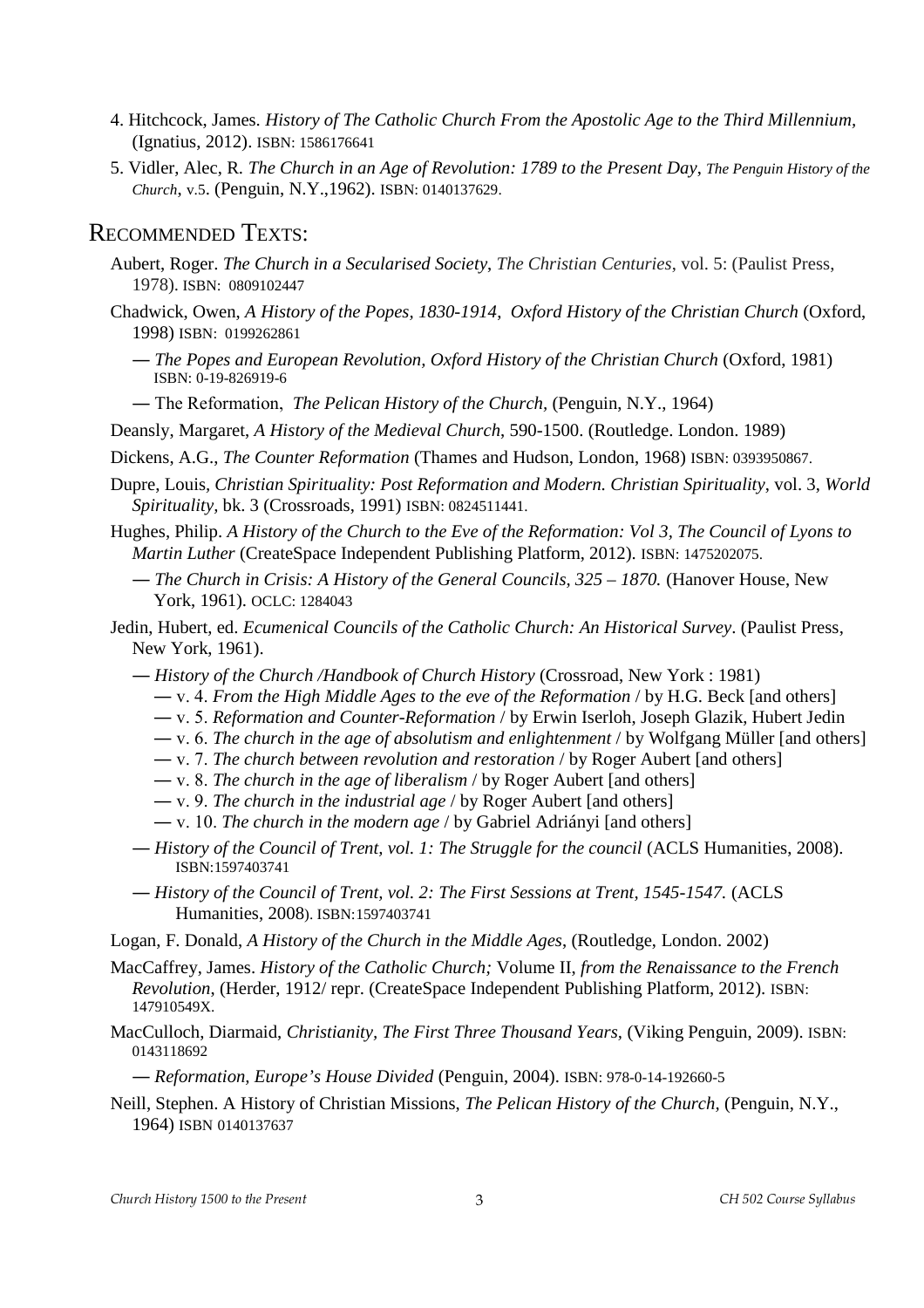Walker, Williston, *A History of the Christian Church*. (Charles Scribner's Sons, New York 1918). ISBN:  $(4<sup>th</sup>$  ed, 1985) 0684184176

### COURSE OUTLINE AND READINGS

*Note that page numbers given below for assigned readings apply only to the PDF version of texts: page numbers in MS-Word documents are inconsistent and depend on default margins, paper size, and printer.*

Classes will meet on Tuesdays, Wednesdays, and Fridays from 9:00-9:50 am in Classroom 2.

#### Part 1: THE CHURCH *in the* HUMANIST WORLD

- 1. THE RENAISSANCE (1 hr.) READINGS: Duffy, §4.I (p.83-92); Eberhardt, §1-11 (p.3-36). 2. CONCILIARISM (1 hr.)
	- READINGS: Duffy, §3.IV (p.72-83).
- 3. PROTESTANTISM (1 hr.) READINGS: Duffy, §4.II (p.92-98); Eberhardt, §19-31 (p.62-103).
- 4. TRIDENTINE REFORM (1 hr.) READINGS: Duffy, §4.III (p.98-107); Eberhardt, §32-37 (p.104-123).
- 5. NATIONALISM AND RELIGIOUS WARS (1 hr.) READINGS: Duffy, §4.IV (p.107-115); Eberhardt, §38-43 (p.124-140).
- 6. FOREIGN MISSION (1 hr.) READINGS: Vidler §22 (p.246-257); Hitchcock, §12 (p.389-425); Eberhardt, §12-18 (p.37-61).
- 7.THE "ENLIGHTENMENT" (1 hr.) READINGS: Hales, §1 (p.3-12); Duffy, §5.I (p.115-121); Eberhardt, §44-47 (p.141-152).
- 8. JANSENISM (1 hr.) READINGS: Duffy, §4.IV (p.107-115); Eberhardt, §48-53 (p.152-168).
- 9. RATIONALISM (1 hr.) READINGS: Eberhardt, §54-63 (p.169-197)
- 10. LIBERALISM (Democracy, Religious Toleration, Separation of Church and State) (1 hr.) READINGS: Hales §6 (p.42-48); Eberhardt, §64 (p.198-201)
- 11. REVOLUTIONS (1870-1918) (1 hr.) READINGS: Vidler §1 (p.11-22); Duffy, §5.I (p.115-121); Eberhardt, §65-77; 80-88; (p.201-247; 258-294).

#### Part 2: THE CHURCH *in an* AGNOSTIC WORLD

- 12. ROMANTIC RENEWAL and CATHOLIC INTELLECTUALS (1 hr.) READINGS: Vidler §4 (p.45-56); Duffy, §5.II (p.121-133); Eberhardt, §78 (p.247-252).
- 13. ULTRAMONTANISM and VATICAN I (1 hr.)
	- READINGS: Vidler §6 & §13 (p.68-79, 146-156); Duffy, §5.III-IV (p.133-149); Eberhardt, §82-88 (p.266-294).

#### 14. MODERNISM (1 hr.)

- READINGS: Vidler §16 (p.179-190); Hales §15 (p.87-95); Hitchcock §11 (p.342-388); Duffy, §6.I-2 (p.149-156); Eberhardt, §89-99 (p.294-339).
- 15. MODERN ANTICLERICALISM (Germany, France, Italy, Mexico, Spain) (1 hr.)